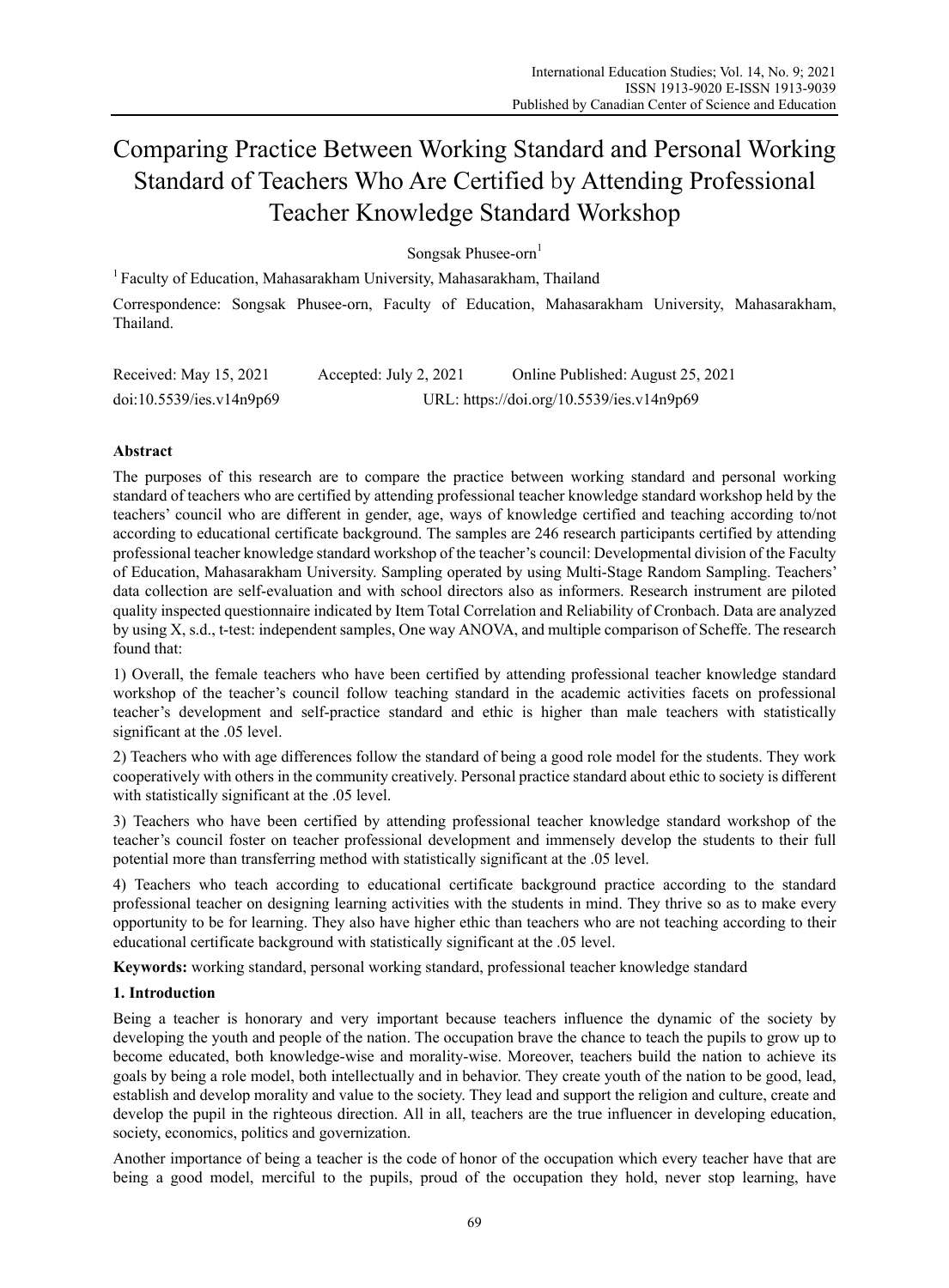responsibility, adaptable to changes, solitarily have service mind. Teachers have to be knowledgeable in their area of teaching, be good in managing, and have general knowledge and psychology. They also have to nurture culture and environment. Most importantly, they must possess the ability to teach and develop leadership, cooperate by suitable means to create skills till they become habits. These qualities coincide with Phinyo et al. (2016) which found that besides developing the teachers bearing mind service and good team work, there still morality and standards to be achieved. This go in line with (SEAME INNOTECH, 2014) which support the quality of the  $21<sup>st</sup>$ century teachers in South East Asia which teachers not only are knowledgeable and skillful in their craft but got to have good personality and develop themselves continually as skillful and lifelong learning.

To support these mentions, Thailand have teacher's council which act as a council for teachers and have involved in education established by the Royal Act of teacher's council and educational staff in 2003. Their roles are to hold occupational standard, register and withdraw teaching license, monitor to uphold the standard of teaching and ethics and develop to higher the standard of the occupation.

From the rules of the teacher's council in 2013, there are many standards applied, especially the fact that teachers must have knowledge and occupational experience, working standard and practice standard. The knowledge and experience are rules of knowledge and teaching experience which those in teaching occupation must have in order to teach. Teaching practice standards are rules concerning the characteristics or ways of action on operating and developing the occupation which those involves in education must follow to match the purposes and goals of learning in education management to also practice to obtain skills or expertized continually. Practice standard is ethics of the occupation which established according to the protocols of behavior which those involved in education must follow to maintain and hold the honor, the reputation and the status of those involved in education to gain pride which the society will further the pride and dignity of the profession.

Other importance are the license to teach which means the license which are registered for teachers whose main profession is to teach and support learning of the pupils in various ways in institution of child care, primary and college levels which are under diploma both belonging to the government and private sectors. Ways to be qualified to get the teaching license which all share the purpose of screening for teachers who are professional. This is because the quality of the teachers is the major effect to the pupils' learning outcome (OECD 2005; Barber and Mourshed, 2007). One way is to attend the workshop held by the teacher's council which is held at university institute to develop the teachers at the Faculty of Education, Mahasarakham University to educate the teaching practice standard and the personal standard to observe the characteristics if they stand up to the standard and the factors effecting it which are gender, age, ways of certified and teaching matching/not matching educational certification which effect teachers, standards in which perspective to be the resources in developing teaching qualities and professions.

## **2. Method**

#### *2.1 The Research Population*

Population is 908 teachers who are certified by attending professional teacher knowledge standard workshop held by the teachers' council: Developmental division of the Faculty of Education, Mahasarakham University with at least one standard and are still teaching.

#### *2.2 The Research Participants*

Participants are 246 teachers who are certified by attending professional teacher knowledge standard workshop held by the teachers' council: Developmental division of the Faculty of Education, Mahasarakham University and are still teaching. They are selected by Multi-Stage Random Sampling. Data collection is done by self-evaluation and with school directors also as informers.

## *2.3 The Study Variable Factor*

Dependent variables are the practice of 12 working standards and 5 personal working standards.

Independent variables are gender (male, female), age (not more than 30, 31 to 40 and above 40), ways of certified (transfer, attending workshop) and teaching matching/not matching educational certified.

#### *2.4 Research Instrument/Data Collection Methodology*

The researcher uses piloted quality inspected questionnaire to try on 23 teachers who are certified by attending professional teacher knowledge standard workshop held by the teachers' council: Developmental division of the Faculty of Education, Mahasarakham University. The data is analyzed by using Item total correlation and reliability of Cronbach by analyzing the quality of: 12 working standards with 36 questions found that discrimination between .316 and .823. The reliability is .948 and 5 personal working standards with 13 questions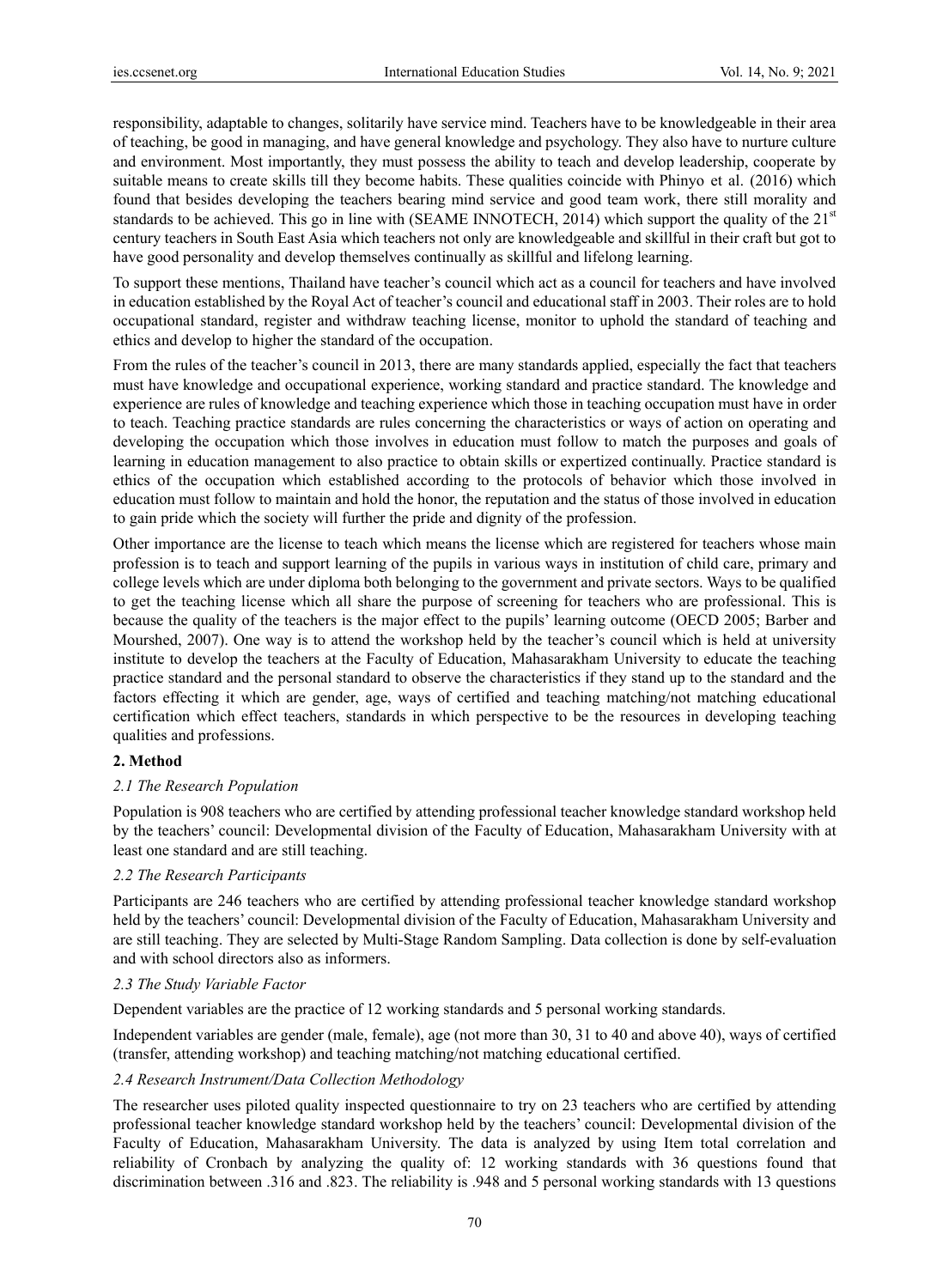found that discrimination between .219 and .824. The reliability is .893

### *2.5 Data Collection*

The researcher collects the data by checking the data primarily with Developmental division of the Faculty of Education, Mahasarakham University and by telephone to inform that questionnaire will be sent and return by mail.

## *2.6 Data Analysis Method*

To compare the practice between working standard and personal working standard of teachers who are certified by attending professional teacher knowledge standard workshop held by the teachers' council who are different in gender, ways of knowledge certified and teaching according to/not according to educational certificate background by using independent samples of t-test

To compare the practice between working standard and personal working standard of teachers who are certified by attending professional teacher knowledge standard workshop held by the teachers' council who are different in age by using One way ANOVA and Multiple comparison of Scheffe

## **3. Results**

The researcher has divided presenting 4 parts of data analysis results according to the variables as follows:

1) The comparison results of teachers who are certified by attending professional teacher knowledge standard workshop held by the teachers' council who are different in gender has found no differences. When analyzed in different facet, it was found that 2 facet were different which are academic operation of teacher professional development and the moral of those using the service as shown in Table 1.

Table 1. The results of comparing between working standard and personal working standard by gender

| Standard                                       | gender | Mean S.D |     | t-value | Sig  |
|------------------------------------------------|--------|----------|-----|---------|------|
| Working standard                               | male   | 4.01     | .62 | $2.74*$ | .007 |
| Attending activities to develop Professionally | female | 4.24     | .59 |         |      |
| Personal working standard                      | male   | 4.75     | .37 | $2.03*$ | .044 |
| Moral of teaching                              | female | 4.84     | .29 |         |      |

*Note.* \* p<.05; It was found that the female teachers who are certified by attending professional teacher knowledge standard workshop held by the teachers' council attended more activities to develop professionally with moral in teaching more than the male teachers with statistic significant .05.There is no difference in other facets.

2) The comparison results of teachers who are certified by attending professional teacher knowledge standard workshop held by the teachers' council who are different in age found that there is no difference in teaching. When examining different facets, it was found that there are 3 differences. They are being a good role model to the students, creatively joining the community and morality to the society as shown in Table 2.

Table 2. The results of comparing between working standard and personal working standard by age

| Standard                                               | SOV            | SS    | df             | MS                       | F       | $\mathrm{Sig}$ | Post Hoc |
|--------------------------------------------------------|----------------|-------|----------------|--------------------------|---------|----------------|----------|
| Working standard<br>Being a role model to the students | Between Groups | 1.15  | $\overline{c}$ | .577                     |         |                |          |
|                                                        | Within Groups  | 39.03 | 243            | .161                     | $3.59*$ | .029           | 2 > 1    |
|                                                        | Total          | 40.18 | 245            | $\overline{a}$           |         |                |          |
| Creatively joining the community                       | Between Groups | 1.52  | $\overline{c}$ | .762                     |         |                |          |
|                                                        | Within Groups  | 44.04 | 243            | .181                     | $4.20*$ | .016           | 2 > 3    |
|                                                        | Total          | 45.57 | 245            | $\overline{\phantom{0}}$ |         |                |          |
| Personal working standard<br>Morality to the society   | Between Groups | 1.11  | $\overline{c}$ | .553                     |         |                |          |
|                                                        | Within Groups  | 39.73 | 243            | .164                     | $3.38*$ | .036           | 2 > 1    |
|                                                        | Total          | 40.84 | 245            | ٠                        |         |                |          |

*Note.* \* p<.05; 1 means age below 30, 2 means age between 31 to 40, and 3 means age more than 40.

From Table 2, it was found that the teachers who are certified by attending professional teacher knowledge standard workshop held by the teachers' council with different age gap are different in being a good role model to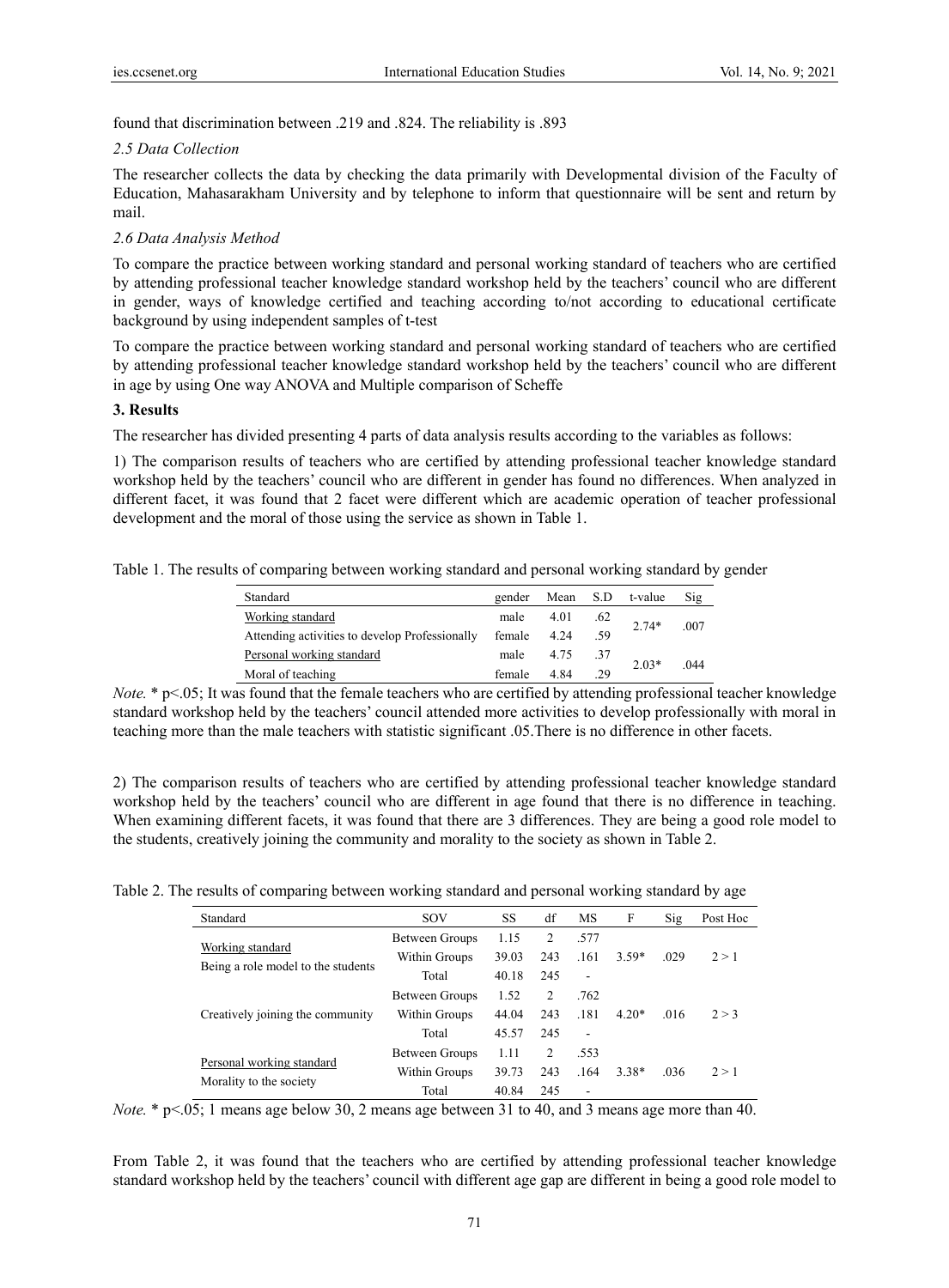the students, creatively joining the community and morality to the society with statistic significant .05. The teacher age between 31 and 40 is higher than those ages not more than 30 in being a role model to the student have morality to the society. The group also ranked higher in creatively joining the community than those who are more than 40 with no difference in other facets.

3) The comparison results of teachers who have been certified by attending professional teacher knowledge standard workshop of the teacher's council categorized by certification found that teachers who have been certified by attending professional teacher knowledge standard workshop of the teacher's council who are differently certified are no different. When examine in facets, two are different. They are continual professional development and thriving to let the students learn to their full potential as shown in Table 3.

Table 3. The results of comparison between working standard and personal working standard differentiated by methods of qualification

| Standard                                                   | methods of qualification | Mean | S.D     | t-value | Sig  |
|------------------------------------------------------------|--------------------------|------|---------|---------|------|
| Working standard                                           | transfer<br>4.04<br>.62  |      | $2.35*$ |         |      |
| Continual professional development                         | workshop                 | 4.23 | .60     |         | .010 |
| Thriving to let the students learn to their full potential | transfer                 | 4.46 | .36     | 1.90*   | .029 |
|                                                            | workshop                 | 4.57 | .43     |         |      |

*Note.* \* p<.05; it was found that the teachers who are certified by attending professional teacher knowledge standard workshop held by the teachers' council who attend workshop for continual professional development and thriving to let the students learn to their full potential have statistic significant .05 and have no difference in other facets.

4) The comparison results of teachers who have been certified by attending professional teacher knowledge standard workshop of the teacher's council categorized by those who certified and teaching matching/not matching educational certification found that there are no different between the two. When examining in each facets, it was found that there are 4 which are different. They are continual professional development, creating activities with the learners' interest in mind, looking for every opportunity for the learners to learn and have moral as shown in Table 4.

Table 4. The comparison results of working standard and personal working standard categorized by those who certified and teaching matching/not matching educational certification

| Standard                                                | matching/not matching | Mean        | S.D | t-value | Sig  |
|---------------------------------------------------------|-----------------------|-------------|-----|---------|------|
| Working standards                                       | matching              | 4.19        | .59 | $1.69*$ |      |
| continual professional development                      | not matching          | 4.02        | .61 |         | .046 |
| creating activities with the learners' interest in mind | matching              | 4.74        | .39 |         |      |
|                                                         | not matching          | 4.59<br>.51 |     | 1.82*   | .037 |
|                                                         | matching              | 4.39        | .49 | $1.83*$ | .035 |
| looking for every opportunity for the learners to learn | not matching          | 4.27        | .43 |         |      |
| Personal working standard                               | matching              | 4.77        | .39 | $1.73*$ |      |
| having morality                                         | not matching          | 4.62        | .58 |         | .044 |

*Note*. \* p<.05; Teachers who have been certified by attending professional teacher knowledge standard workshop of the teacher's council categorized by those who certified and teaching matching educational certification found that they continually develop professionally, create activities with the learners' interest in mind and looking for every opportunity for the learners to learn and have personal working standard in having moral higher than teachers who certified and teaching and not matching educational certification potential have statistic significant .05 and have no difference in other facets.

# **4. Discussion**

1) Overall, the female teachers who have been certified by attending professional teacher knowledge standard workshop of the teacher's council follow teaching standard in the academic activities facets on professional teacher's development and self-practice standard and ethic is higher than male teachers with statistic significant .05.There is no difference in other facets. This may be because are more service minded than male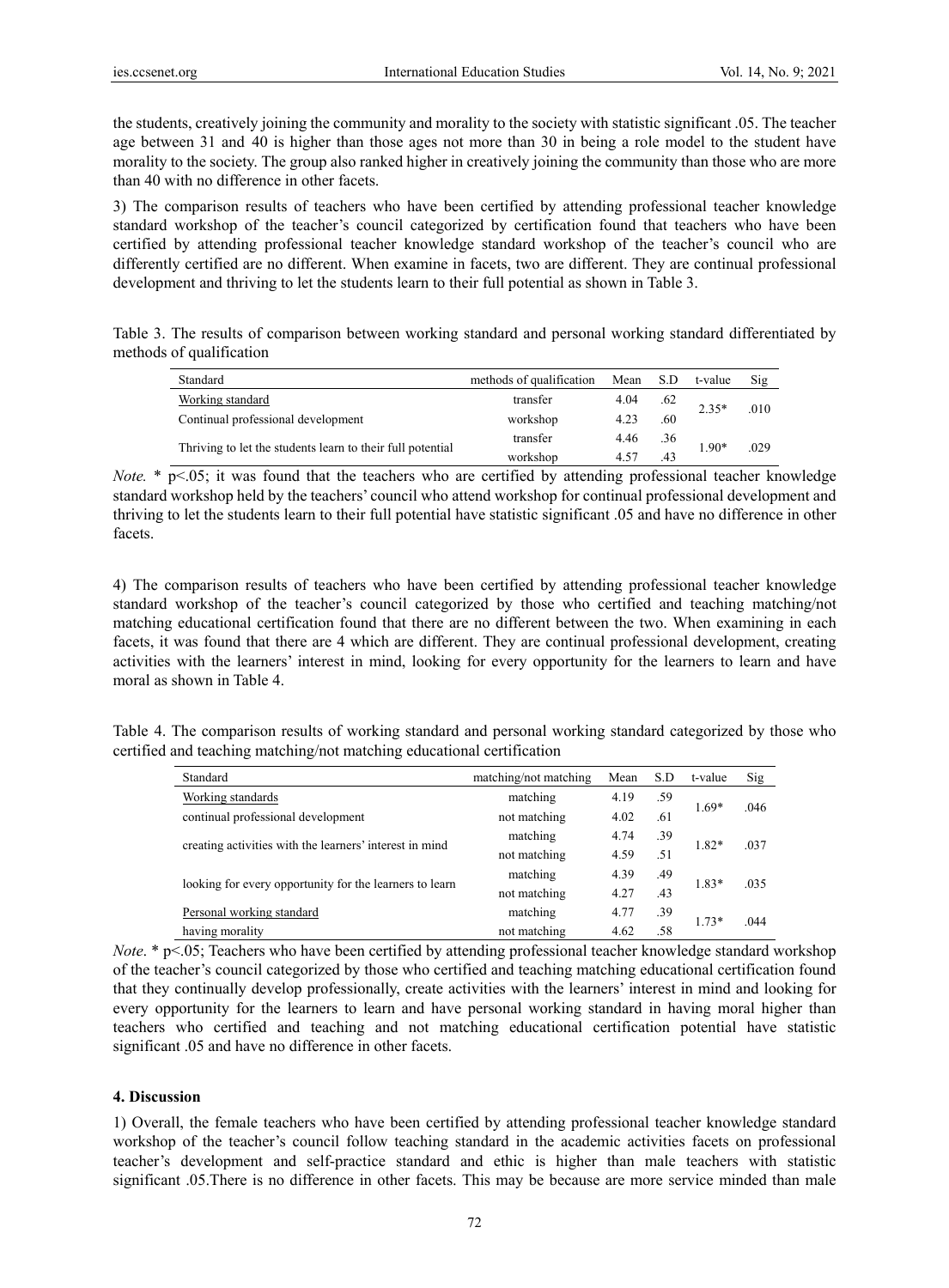teachers and have no problem in expressing them as well such as showing compassionate and mercy, taking care, supporting her pupils. Furthermore, it is found that female teachers have more drive to develop herself more than the male which coincide with (Chanasit, Maneera, & Jiraro, 2016). They found that the will power to become a teacher divided by the gender – the female always takes over the male whether it is being merciful to the pupils, have good personality, good at transferring information, having service minded at the statistic significant .05. It's found that female teachers are more capable in managing the classroom to promote better learning at the statistic significant .05. (Chitkaew, 2016).This go in line with many studies in learning and teacher development, for example the teacher's background, workplace, the culture of the organization, leadership, and official and off the record support (Flores, 2004; Meirink et al., 2009; Avalos, 2011). The research results indicate that the teacher behavior correlated to the gender that they are because they have basic characteristics that are so different. Therefore, when planning on teacher development, this factor should be kept in mind to support where each gender needs lies.

2) Teachers who have been certified by attending professional teacher knowledge standard workshop of the teacher's council with age differences follow the standard of being a good role model for the students. They work cooperatively with others in the community creatively. Personal practice standard about ethic to society is different with statistic significant .05. Teachers whose age are between 31 to 40 are better role model for the students and have better ethic towards society higher than teachers who aged below 30. They work cooperatively with others in the community creatively. Personal practice standard about ethic to society is higher than teachers aged more than 40. There is no difference in other facets. This may be because younger teachers lack of expertise and experience to be a good model to the pupils such as having the leadership in reserving and developing the economics, society, religion, cultural arts, wisdom, environment which all need time to build upon. This shows that working experience effects lots of factors as (Manuela, H., 2013) has found that teaching experience are positively relatable to the outcome of teaching. These experiences are obtained through actual onsite teaching and are realized together with their co-workers. It quoted that innovative teacher needs to have the ability to communicate with the students from different backgrounds and cooperate with other colleagues (Pantic & Wubbels, 2010). Therefore, it is crucial that newly recruited teachers have some old timer take them under their wing and be their advisors. It's found that mentoring within the first years of teaching is a means of providing more support to new teachers. (Ingersoll and Strong, 2011) New special educators who received social and emotional learning supports from their mentors within their first year of teaching reported greater job satisfaction and more positive thoughts on staying in the teaching profession as compared to those new teachers who did not receive the same support (Jaclyn, 2019). Pre-service teachers could not be knowledgeable about information literacy by taking a course. Rather, this knowledge only came from practicing these skills in classes and class assignments (Van Ingen & Ariew, 2015; Anafo & Filson, 2014). Noelle (2019) found that new teachers may struggle with modifying their practices and when something goes wrong. Possible solutions would be additional mentorship, observation of colleagues, and explicit room to fail, reflect, and try again which connects back to the school's culture and ethos. It's found that openness, conscientiousness, extraversion, and emotional stability of teachers were positively associated with teacher effectiveness, especially for evaluations of teaching. (Kim, Jorg, & Klassen, 2019)

3) Teachers who have been certified by attending professional teacher knowledge standard workshop of the teacher's council foster on teacher professional development and immensely develop the students to their full potential more than transferring method with statistic significant .05.There is no difference in other facets. This may be the fact that workshops inspire learning. Regularly attending workshops help develop oneself continually which effect massively to the pupils' learning outcome. It's found that new teachers must be culturally responsive practitioners by receiving training to successfully teach in diverse schools and how to adapt pedagogical strategies to help diverse students achieve academically (Hope & Naff, 2016). When new teachers receive training that incorporates the emotional competencies, their emotional competency scores tended to increase, as well as their teaching effectiveness (LeCates, 2019). Frazier (2018) found that there is a positive relationship between coaching and teacher competency. Teachers chose goals they believed would make a difference in their teaching practice and with their students. Because of this, those goals were relevant and meaningful to them, which is a key component of effective adult learning (Kearsley, 2010). It's also found that student success in school is influenced by teacher-student relationships. (Pianta, 1994)

4) Teachers who have been certified by attending professional teacher knowledge standard workshop of the teacher's council who teach according to educational certificate background practice according to the standard professional teacher on designing learning activities with the students in mind. They thrive so as to make every opportunity to be for learning. They also have higher ethic than teachers who are not teaching according to their educational certificate background with statistic significant .05.There is no difference in other facets. This may be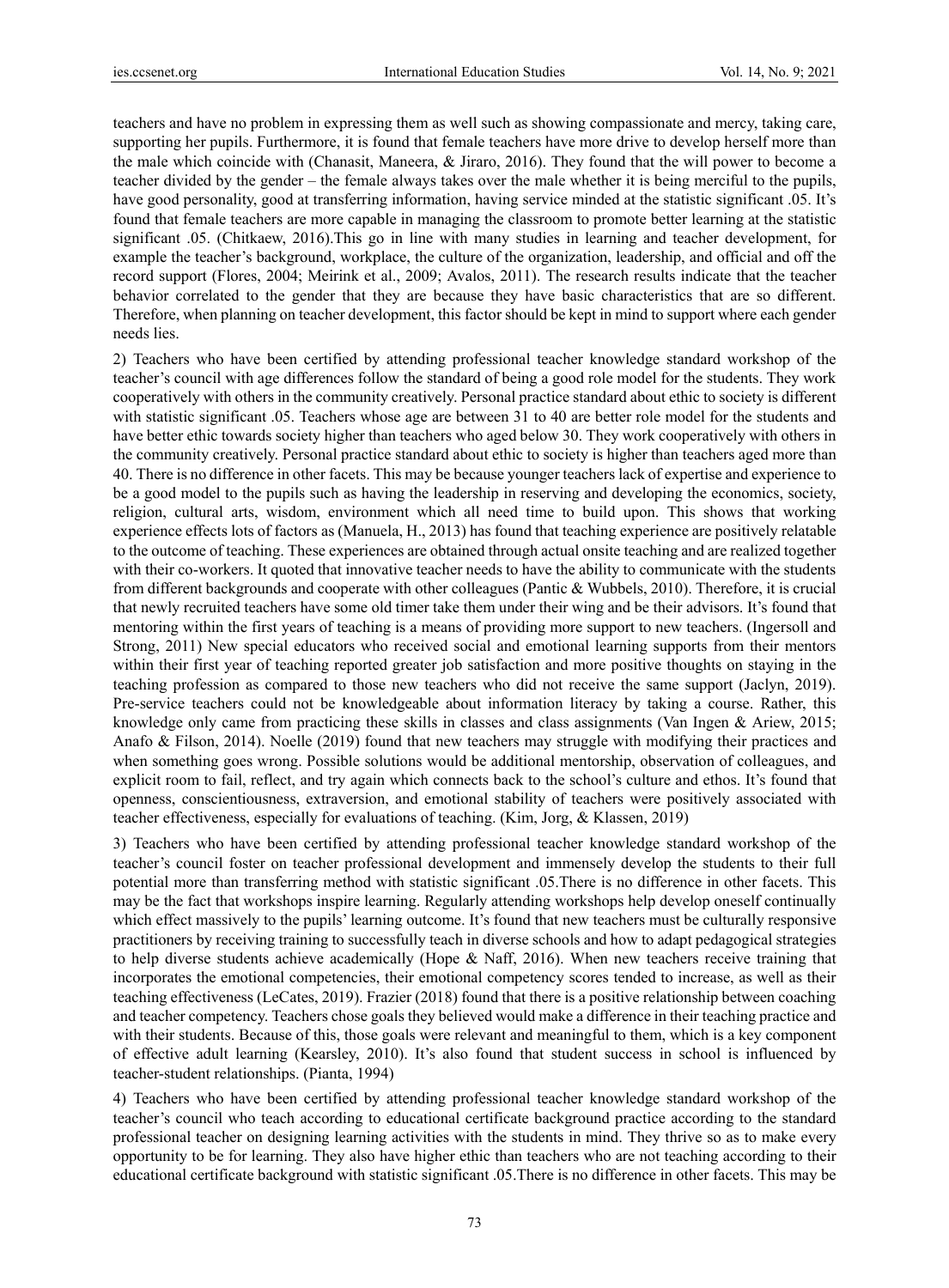because when teachers teaching according to their qualification, because it is in their field of study, they are more likely to show their expertise. The more they teach, the more practice they get, which all the benefit falls on the students. Furthermore, it creates discipline, professional development, personality, and vision in developing the nation, economy, society, etc. also found that if greater job satisfaction and retention in the field leads to more effective teaching, then this will contribute to improving student achievement (Rockoff, 2008; Rand, 2012). Ali (Ali, A., 2019) found that teachers' who felt more confidence in having knowledge of students' culture discussed their efficacy with the students more positively. With teachers who have high levels of stress and burnout resulting in alarmingly high rates of teacher turnover which reveal that many teachers are not adequately prepared to teach (Hirshberg, 2017). Milton (2015) found that when considering the amount of time it takes teachers to prepare, plan, mark, participate in their school communities, and attempt to have a work-life balance, this 'overload' can act as a barrier to innovation. Khalifa (2016) states that the administrator's influence as a cultural leader must and will trickle down to the teachers' practices and mental models. A teacher's ability in affording every student a chance to advance academically hinged on full knowledge of culture and learning styles within the classroom (Day, 2014; Garcia & Chun, 2016).

#### **5. Recommendation**

#### *5.1 Recommendations Applied from the Research*

1) Work place should encourage their teaching staff to have continual professional development especially with the male teachers who mostly transferred from qualifications not matching their qualification.

2) There should be workshop that promotes admiration, mercy, caring helping and supporting to the students, being a good role model in every aspects for male teachers.

3) There should be procedures in monitoring, looking after, checking teachers who are aged not more than 30 in the aspect of being a good role model for the students, for example the personality, the way they dress, and verbal and action suitable to be teachers.

## *5.2 Recommendations for Future Research*

1) There should be qualitative studies in the context of why there are teachers being recruited to teach no matching their qualifications and how to solve this problem.

2) There should be studies to develop teachers who have been certified by attending professional teacher knowledge standard workshop of the teacher's council to be up to date like using online media.

3) There should be longitude studies on developing teachers who have been certified by attending professional teacher knowledge standard workshop of the teacher's council and study the obstacles which will lead to future development.

#### **Acknowledgments**

I would like to thank the Faculty of Education, Mahasarakham University to encourage and support this research. Thank you so much for the research samples and the experts who checked the quality of the tools. I would like to thank the students who helped in collecting the data. Finally, I would like to thank Asst. Prof. Dr. Sangrawee Donkaewbua and my colleagues for recommending the journal and manuscript preparation.

#### **References**

- Ali, A. (2019). *Understanding Relationships Between Cultural Competency And Teacher Efficacy*. Wayne State University Dissertations. 2135. Retrieved from https://digitalcommons.wayne.edu/oa\_dissertations/2135
- Anafo, P., & Filson, C. K. (2014). *Promoting Information Literacy among Undergraduate Students of Ashesi University College, Ghana*. Library Philosophy and Practice, 0-1. Retrieved from http://search.proquest.com/openview/1f20e6c9642078a40ccb8e944fd1a3b8/1?pqorigsite=gscholar&cbl=54 903
- Avalos, B. (2011). Teacher professional development in Teaching and Teacher Education over ten years. *Teaching and Teacher Education, 27*(1), 10-20. https://doi.org/10.1016/j.tate.2010.08.007
- Barber, M., & Mourshed, M. (2007). *How the world's best performing school systems come out on top*  (McKinsey Report). Retrieved from http://www.mckinsey.com/App\_Media/Reports/SSO/
- Chanasit, D., Maneera, C., & Jiraro, P. (2016). Spiritual teacher of the Faculty of Education Nakhon Pathom Rajabhat Universtiy. *Silpakorn Education Research Journal, 8*(1).

Chitkaew, J. (2016). Efficiency of Classroom Management by Teachers in Primary Schools under the Office of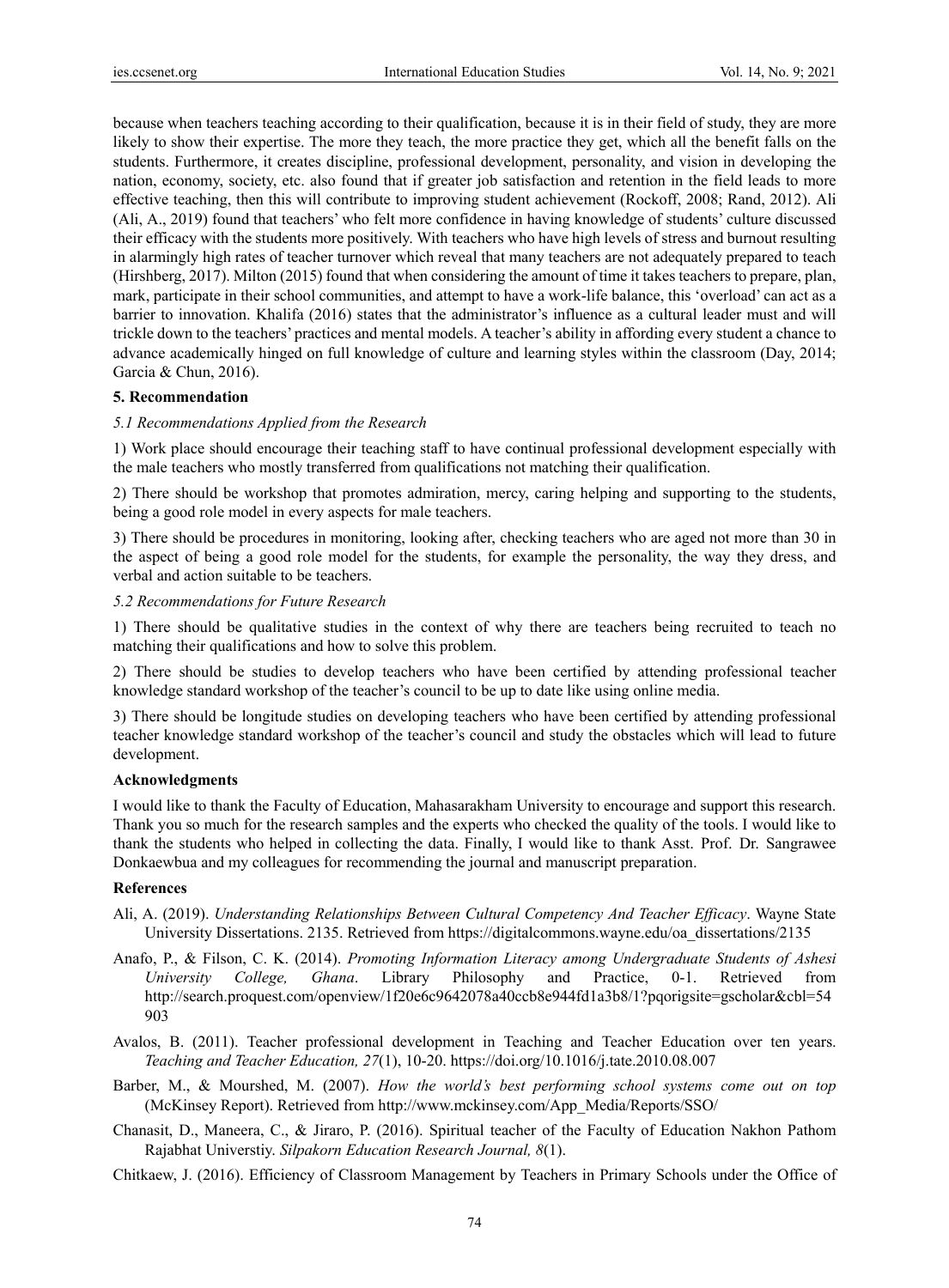Private Education Promotion in Trang. *Journal of southern technology, 9*(1).

- Day, S. (2014). Helping Educators Become Culturally Competent. *Women in Higher Education, 23*(10), 8.
- Flores, M. A. (2004). The impact of school culture and leadership on new teachers' learning in the workplace. *International Journal of Leadership in Education, 7*(4), 297-318. https://doi.org/10.1080/1360312042000226918
- Frazier, E. A. (2018). *The impact of instructional coaching on teacher competency, job satisfaction, and student growth*. A dissertation submitted to the Graduate Faculty of the University of Colorado.
- Garcia, C., & Chun, H. (2016). Culturally responsive teaching and teacher expectations for Latino middle school students. *Journal of Latina/O Psychology, 4*(3), 173-187. https://doi.org/10.1037/lat0000061
- Hirshberg, M. J. (2017). *Well-being training for preservice teachers*. Retrieved from ProQuest Information & Learning.
- Hope, S., & Naff, D. (2016). *Cultural diversity professional development for teachers: A research brief*. Retrieved from https://scholarscompass.vcu.edu/cgi/viewcontent.cgi7articleM 063&context=mercpubs
- Ingersoll, R., & Strong, M. (2011). *The impact of induction and mentoring programs for beginning teachers: A critical review of the research*. https://doi.org/10.3102/0034654311403323
- Jaclyn M. R. (2019). *Can mentors and who teach social and emotional learning to new special educators enhance job satisfaction and retention? Perspective from new teachers and mentors*. ST. John's University
- Kearsley, G. (2010). *Andragogy* (M. Knowles). The theory into practice database. Retrieved from http://elearning industry.com/the-adult-learning-theory-andragogy-ofmalcolm-knowles
- Khalifa, M. (2016). Culturally Responsive School Leadership: A Synthesis of the Literature. *Review of Educational Research, 86*(4), 1272-1311. https://doi.org/10.3102/0034654316630383
- LeCates, D. W. (2019). *Emotional Competence and effectiveness of new teachers* (Doctoral dissertation). Widener University.
- Lisa, E. K., & Verena, J., & Robert, M. K. (2019). A Meta-Analysis of the Effects of Teacher Personality on Teacher Effectiveness and Burnout. *Educational Psychology Review, 31*, 163-195. https://doi.org/10.1007/s10648-018-9458-2
- Manuela, H. (2013). Tomorrow's teachers—selecting the best: An exploration of the quality rationale behind academic and experiential selection criteria for initial teacher education programmes. *Educational Assessment, Evaluation and Accountability, 25*(2), 93-114. https://doi.org/10.1007/s11092-013-9162-1
- Meirink, J. A., Meijer, P. C., Verloop, N., & Bergen, T. C. M. (2009). How do teachers learn in The workplace? An examination of teacher learning activities. *European Journal of Teacher Education, 32*(3), 209-224. https://doi.org/10.1080/02619760802624096
- Milton, P. (2015). *Shifting Minds 3.0: Redefining the Learning Landscape in Canada*.
- Noelle, M. (2019). *To the 21st Century, and beyond! Investgating the practical ways that secondary school teachers can develop the "21st Century competencies" in their students* (Doctoral dissertation, University of Toronto).
- OECD. (2005). *Teachers matter: Attracting, developing and retaining effective teachers*. Paris: OECD.
- Pantic, N., & Wubbels, T. (2010). Teacher competencies as a basis for teacher education-views of Serbian teachers and teacher educators. *Teaching, 26*(3), 694-703. https://doi.org/10.1016/j.tate.2009.10.005
- Phinyo, S. et al. (2016). The Development of Strategies to Promotion for Teacher Competency of Municipality School. *Journal of Humanities and Social Sciences University of Phayao, 4*(1).
- Pianta, R. (1994). Patterns of relationships between children and kindergarten teachers. *Journal of School Psychology, 32*, 15-32. https://doi.org/10.1016/0022-4405(94)90026-4
- Rand. (2012). *Teachers Matter: Understanding Teachers' Impact on Student Achievement*. Santa Monica, Calif: RAND Corporation. Retrieved from https://www.rand.org/pubs/corporate\_pubs/CP693zl-2012-09.html
- Rockoff, J. (2008). *Does mentoring reduce turnover and improve skills of new employees? Evidence from teachers in New York City*.
- SEAMEO INNOTECH. (2014). *Teaching competency standards in Southeast Asian Countries*. Retrieved from http://www.seameo.org/SEAMEOWeb2/imagesstories/Publications/Centerspub/2012TeachingCompetencyS